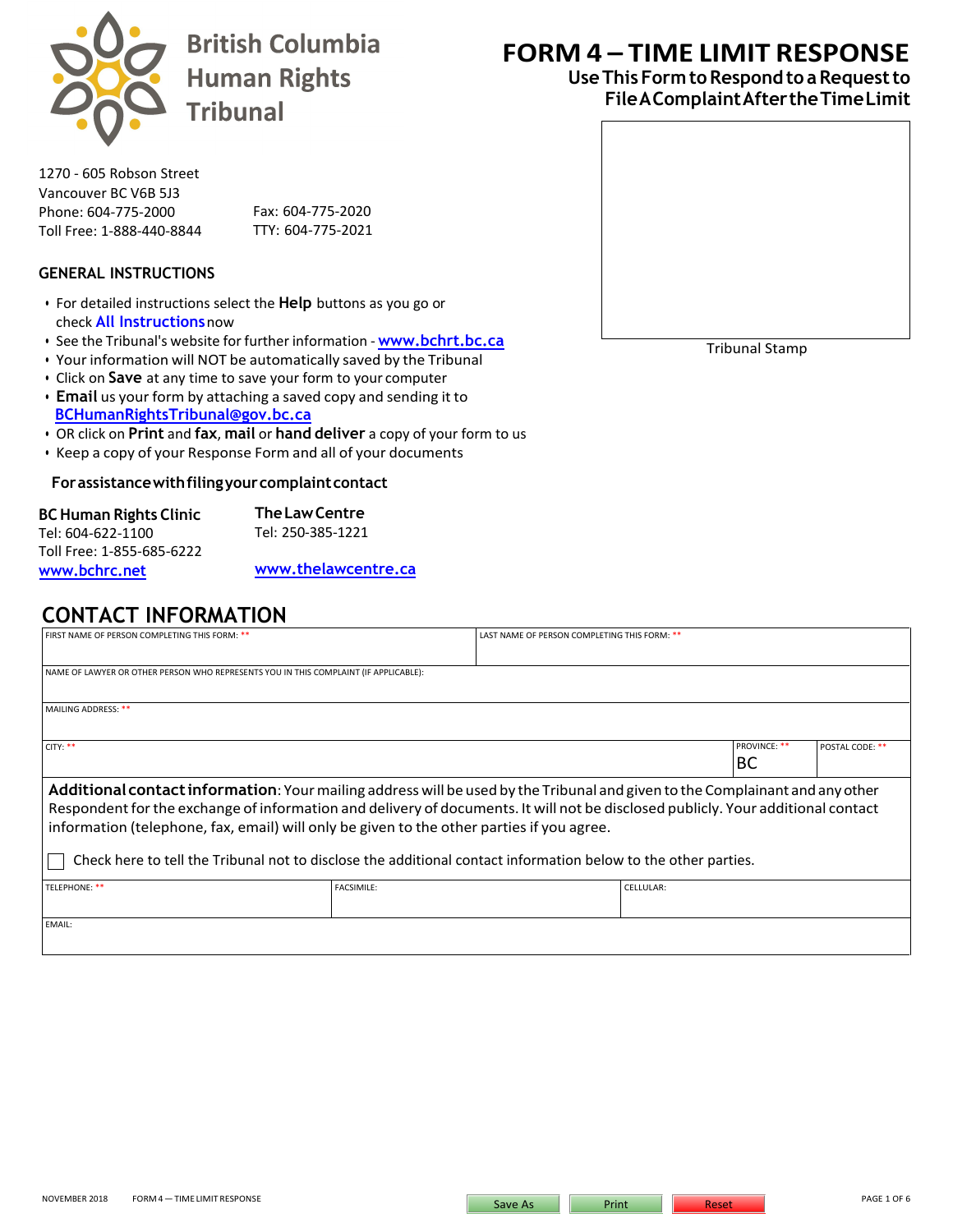## **YOUR RESPONSE**

## **STEP 1: NAME OF COMPLAINANT(S)**

This is the time limit response to the complaint filed by: **MORE INFORMATION** 

COMPLAINANT'S NAME: \*\* TRIBUNAL CASE NUMBER: \*\*

## **STEP 2: NAME RESPONDENT(S)**

This is the time limit response of: **MORE INFORMATION** 

## **Respondent 1:**

NAME: \*\*

**If there is a spelling or other error in the complaint form, the correct version of the Respondent's name is:**

Set out your authority to act for each Respondent you named in **STEP 2** (other than yourself if you are a Respondent): **MORE INFORMATION** 

## **Respondent 1:**

YOURAUTHORITY:

# **STEP 4: Part A – RESPONSE TO COMPLAINT TIME LIMIT INFORMATION**

**STEP 3: AUTHORITY IF ACTING ON BEHALF OF ANOTHER(if applicable)**

A Respondent may agree with some, none, or all of what the complaint says. Your response in **STEP4: Part A** will tell the Tribunalwhere you and theComplainant disagree. Be specific about dates and what happened.

**MORE INFORMATION**

**ADD Respondent REMOVE Respondent**

NOVEMBER 2018 FORM4-TIME LIMIT RESPONSE And The Save As Page 2 OF 6 Save As Print Reset Reset Reset Reset Reset Reset Reset Reset Reset Reset Reset Reset Reset Reset Reset Reset Reset Reset Reset Reset Reset Reset Reset Re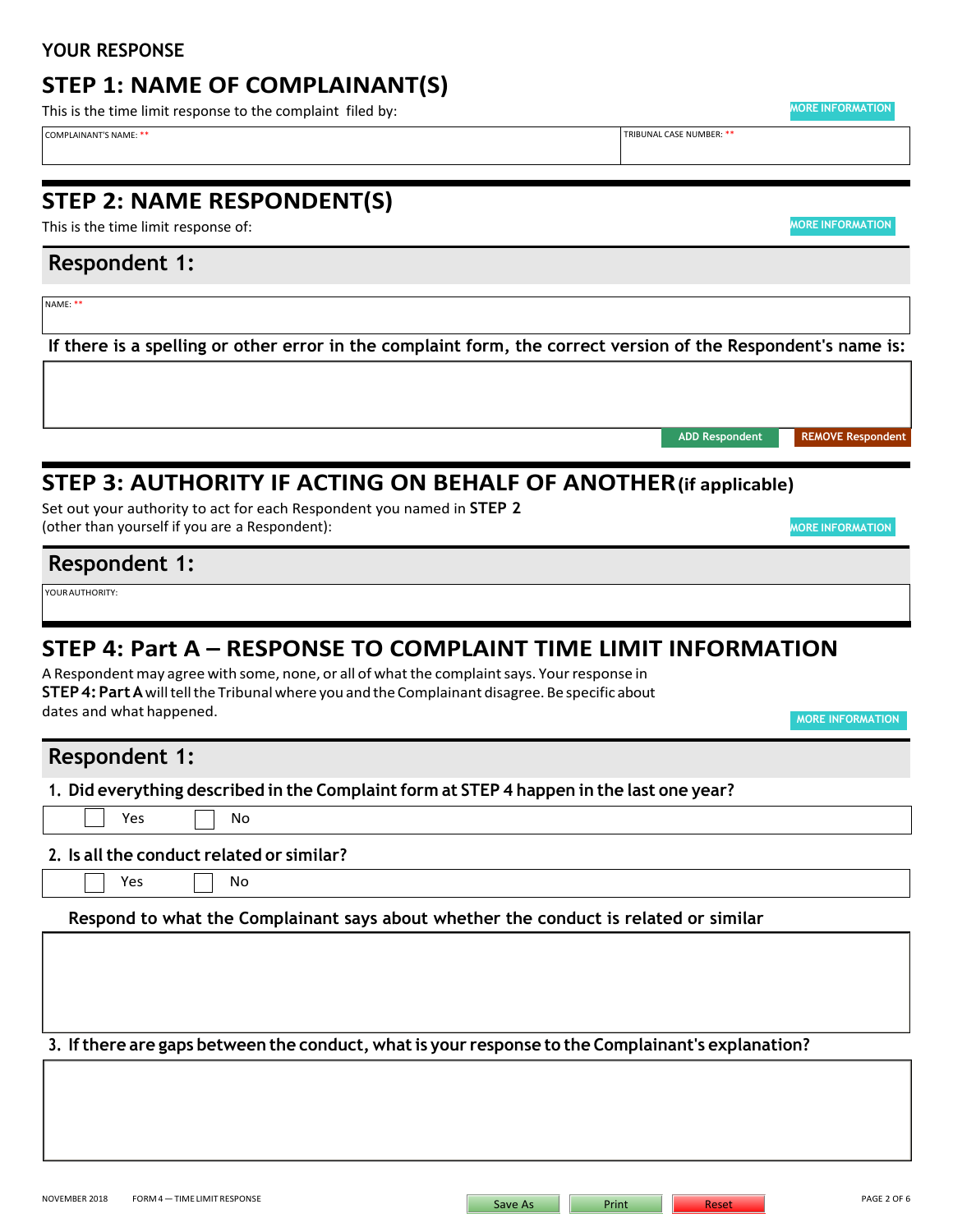## **STEP 4: Part B – RESPONSE TO REQUEST TO ACCEPT LATE COMPLAINT**

**MORE INFORMAT** 

## **Respondent 1:**

**1. Whatis your response to the Complainant's reasons for waiting to file the complaint?**

## **2. Should the Tribunal accept the complaint?**

**3. Willthe delay in filing cause substantial prejudice to anyone?**

## **STEP 5: COMPLETE THE TIME LIMIT RESPONSEFORM**

After you have filled out this form:

- check the box to confirm that the information is true and accurate
- keep a copy of the form and your documents
- send a copy of this form to the Complainant and any other Respondent(s)
- end your form to theTribunal

## **Check the following box:**

I confirm that the information in this form is true and accurate to the best of my knowledge and belief. \*\*

#### **WHAT HAPPENS NEXT?**

After the Tribunal has received your time limit response form, the Complainant has a chance to reply. The Tribunal will then consider the materials filed, make a decision about whether the complaint is late and, if so, whether the Tribunal should exercise its discretion to accept it for filing. The Tribunal will tell the parties whether the complaint is accepted for filing and, if so, the next steps.

#### **PRIVACY NOTICE**

The personal information in this form may be disclosed to members of the public. This is because the Tribunal's process is public:

- The Tribunal publishes most decisions on its website
- The Tribunal publishes a hearing schedule (list of upcoming hearings) with the parties' names and the area(s) and ground(s) of a complaint
- After a complaint is on the hearing schedule, the public has access to information, including the complaint and response form (except contactinformation)
- Hearings are open to thepublic.

You can ask the Tribunal to limit the information it makes public. However, the Tribunal will only do so if it decides that your privacy interests outweigh the public interest in access to the Tribunal's proceedings.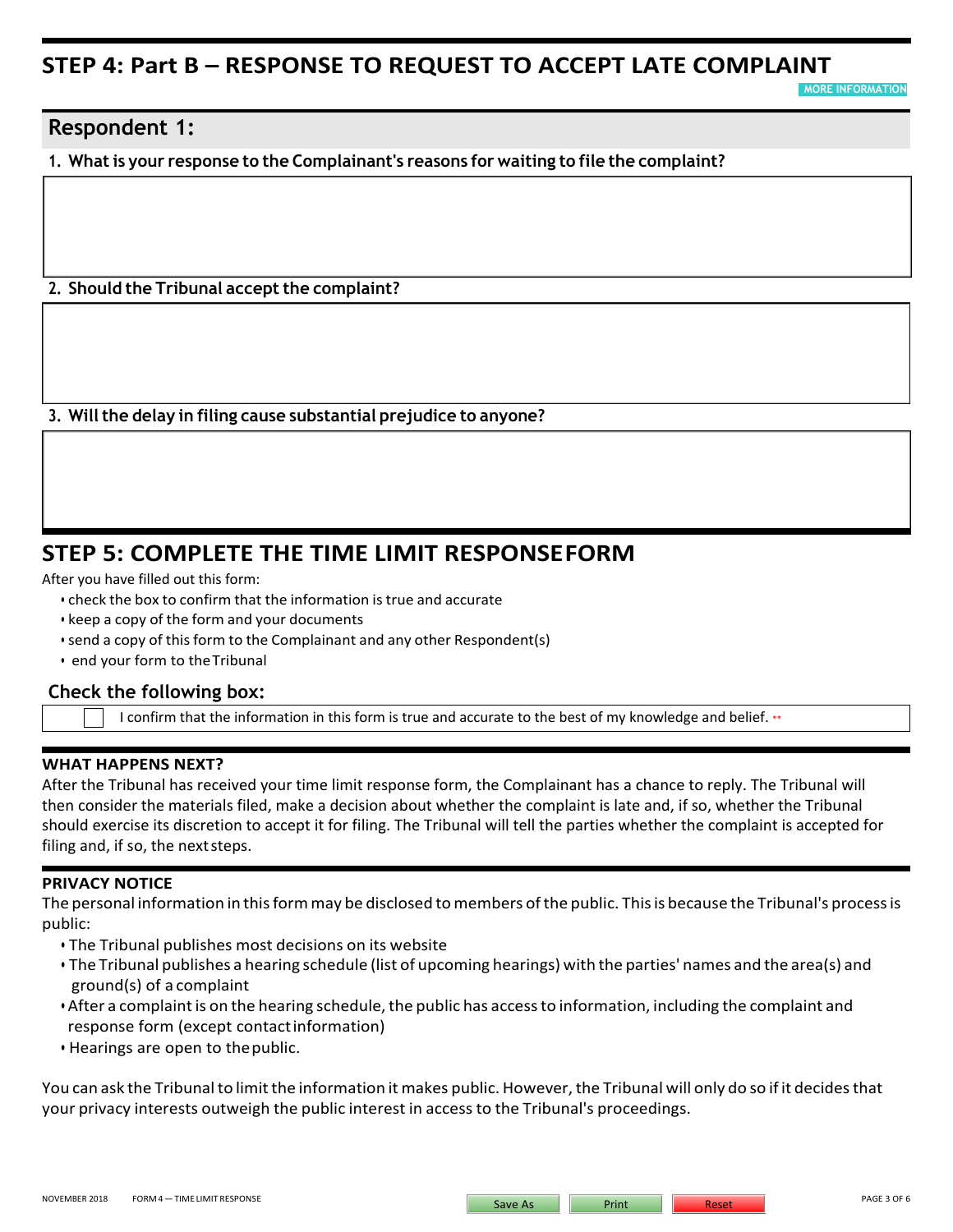

**British Columbia Human Rights Tribunal** 

1270 - 605 Robson Street Vancouver BC V6B 5J3 Phone: 604-775-2000 Toll Free: 1-888-440-8844

Fax: 604-775-2020 TTY: 604-775-2021

# **GENERAL INSTRUCTIONS**

- For more information see the Tribunal's website **[www.bchrt.bc.ca](http://www.bchrt.bc.ca/)**
- Follow the instructions for each step
- Fill in the areas for all foursteps
- Add extra pages if you needthem
- Keep a copy of your Response Form and all your documents

## **For assistance with filing your complaint contact**

**BCHuman Rights Clinic The LawCentre** Tel: 604-622-1100 Tel: 250-385-1221 Toll Free: 1-855-685-6222 **[www.bchrc.net](http://www.bchrc.net/) [www.thelawcentre.ca](http://www.thelawcentre.ca/)**

# **STEP 1: NAME OF COMPLAINANT(S)**

Print the Complainant's name as it appears on the complaint form. Print the Tribunal Case Number found in the letter we sent to you notifying you of this complaint.

# **STEP 2: NAME RESPONDENT(S)**

Identify the Respondent(s) who is filling out this form.

If one of the Respondents is submitting a separate tie limit response, do not include that Respondent's name on this form.

Enter the name(s) of the Respondent(s) as it appears on the complaint form. If a Respondent's name is misspelled or contains some other error on the complaint form, give the corrected name.

# **STEP 3: AUTHORITY IF ACTING ON BEHALF OF ANOTHER(if applicable)**

Youmust have authority to file a response on behalf of anotherindividual or a company, organization or association Set out your authority in **STEP 3.**

If the Respondent is an individual, you must be their lawyer or have their consent. Otherwise, the individual Respondent must file their own time limit response.

If the Respondent is a Company, organization or association, you must be their lawyer or be authorized to act, for example, because you are:

- an officer; for example, the president, secretary, ortreasurer
- the chair or a designated member of the board of directors
- the owner
- a trustee or administrator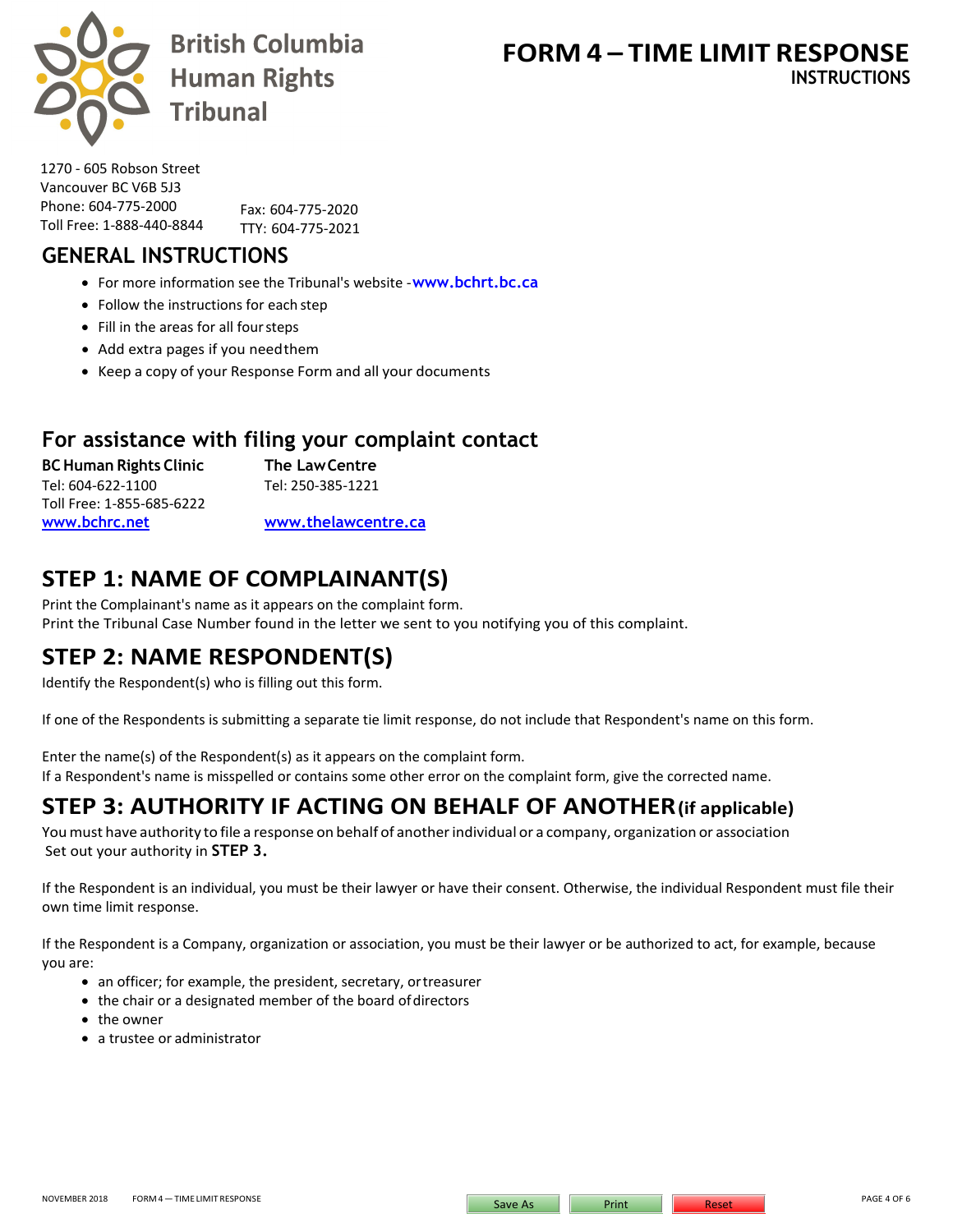# **STEP 4: Part A – RESPONSE TO COMPLAINT TIME LIMIT INFORMATION**

To file a complaint on time, it must be filled in within one year of each Respondent's conduct (act's or omissions). If only some of the conduct happened in the last one year, the complaint may be filed in time if all of that Respondent's conduct is related or similar and close enough in time.

Respond to the Complainant's answers to the questions in **STEP 4: Part A** of the complaint form to show whether the complaint is filed in time. If some or all of the complaint may be filed late, you will also need to respond to **STEP 4 : Part B** of the complaint form.

**1. Do you agree that allthe conductthe Complainant says is discrimination happened in the last one year?**  Review the conduct described in **STEP 3** of the complaint form. If all the conduct the Complainant says is discrimination happened in the last one year, the complaint is filed in time. Check yes, and go to **STEP 5**. Otherwise check no, and continue with **STEP 4.**

### **2. Do you agree that allthe conductis related or similar?**

Respond to what the Complainant says about whether the conduct is related or similar. For each Respondent, if the Complainant is complaining about related or similar conduct, the complaint must be filed within one year of the most recent conduct.

Conduct may be related or similar if it is the same or like other conduct, or is about the same issue or problem. For example:

- January 15: the Complainant's manager sent unwanted emails of a sexual nature
- January 20: the Complainant complained to the employer about the manager, but the employer did nothing
- February 10: the manager touched the Complainant inappropriately

For the manager, the January 15 and February 10 conduct is related or similar because both events involve sexual harassment.

For the employer, all three events are related or similar because they each involve the employer's responsibility for a workplace without sexual harassment.

#### **3. If there are gaps between the conduct, what is your response to the Complainant's explanation?**

If there are gaps between similar or related conduct, the older conduct may be filed late. Respond to the Complainant's explanation of the reason for any gaps between the conduct.

# **STEP 4: Part B – RESPONSE TO REQUEST TO ACCEPT LATE COMPLAINT**

If **ANY** ofthe conduct the Complainantsays is discrimination happened more than one year ago, part or all ofthe complaint **MAY** be filed late.

RespondtotheComplainant'sanswerthequestions in **STEP4: Part B** ofthecomplaintform:

The Tribunal may accept a late complaint if it decides that accepting the late-filed complaint:

- is in the public interest; and
- no one would be substantially prejudiced (harmed) by the delay.

#### **1. What is your response to the Complainants reasons for waiting to file the complaint?**

The reasonsthe Complainant waited to file the complaint may be an important factor in deciding if it is in the public interest to accept the complaint. Respond to the reasons the complainant gives here.

#### **2.** Should the Tribunal accept the complaint?

Other factors that the Tribunal will consider in deciding if it is in the public interest to accept the complaint include:

- The length of the delay;and
- Whether the complaint raises a novel or unusual issue.

Respond to the other reasons the Complainant gives here.

## **3. Willthe delay in filing cause substantial prejudice to anyone?**

Substantial prejudice includes, for example, where the Respondent:

- no longer has evidence;or
- has lost contact with witnesses.

Explain here whether the delay will cause substantial prejudice to anyone.